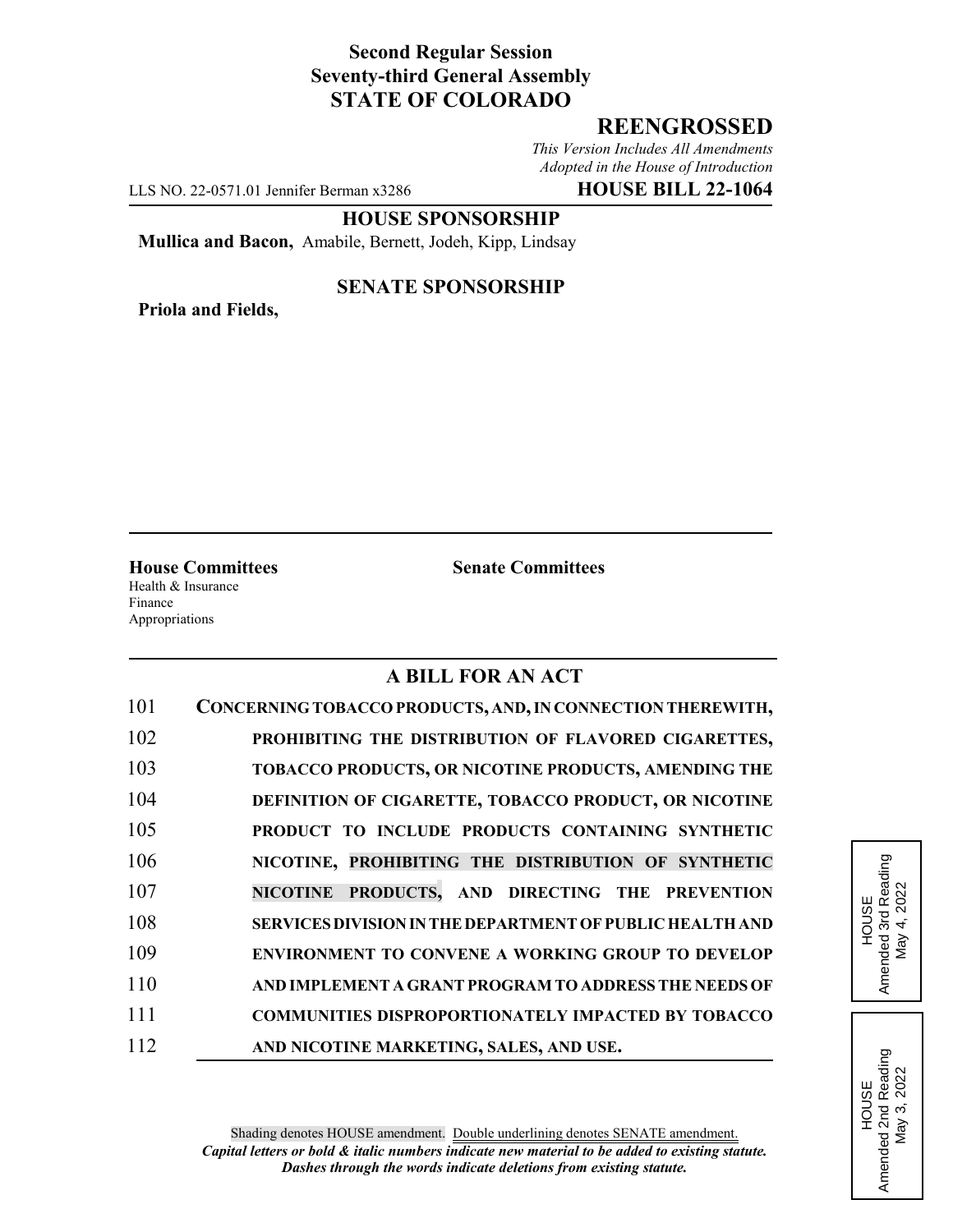## **Bill Summary**

*(Note: This summary applies to this bill as introduced and does not reflect any amendments that may be subsequently adopted. If this bill passes third reading in the house of introduction, a bill summary that applies to the reengrossed version of this bill will be available at http://leg.colorado.gov.)*

**Section 1** of the bill makes legislative findings.

**Section 3** prohibits a cigarette, tobacco product, or nicotine product (product) retailer from selling, offering for sale, advertising for sale, displaying, or marketing in the state any flavored product, and **section 2** defines flavored product as a product imparting a taste or smell other than the taste or smell of tobacco. A retailer, manufacturer of products, or employee or agent of a retailer or manufacturer of products engages in conduct creating a rebuttable presumption that a product is a flavored product if the person makes a public statement or claim, uses text or images, or takes other action directed toward consumers indicating that the product has a taste or smell other than the taste or smell of tobacco.

**Section 4** imposes the same penalties for selling, offering for sale, advertising for sale, displaying, or marketing in the state any flavored product that apply to unlawful sales of products to minors.

**Section 5** amends the definition of product to include products containing synthetic nicotine, and **section 2** defines synthetic nicotine as nicotine derived from a source other than tobacco.

**Section 6** directs the prevention services division in the department of public health and environment (department) to convene a working group to develop, implement, and administer a grant program to award 2-year grants to applicants who are able to provide evidence-informed and individualized wrap-around services in communities disproportionately impacted by targeted tobacco and nicotine marketing and sales or by increased or minimally improved tobacco-use and nicotine-use prevalence rates. **Section 6** also directs the general assembly to appropriate \$10 million from the general fund to the department for the grant program.

2 **SECTION 1. Legislative declaration.** (1) The general assembly

- 3 hereby finds that:
- 

4 (a) Colorado has a substantial interest in protecting the health and

<sup>1</sup> *Be it enacted by the General Assembly of the State of Colorado:*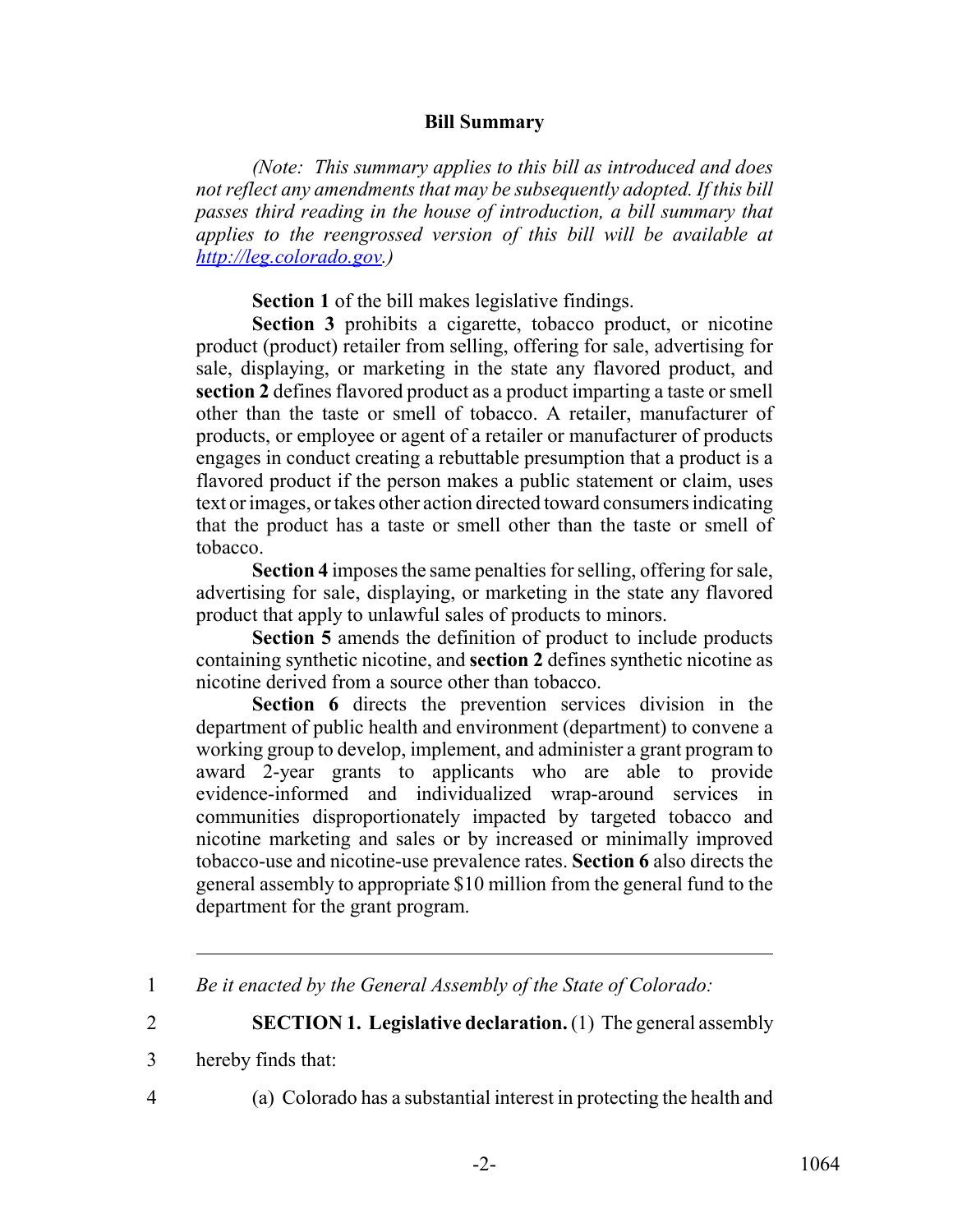safety of its residents, including protecting children under 18 years of age, referred to in this section as "youth", as well as young adults under 21 years of age, from dangerous products like cigarettes, tobacco products, and nicotine products, referred to collectively in this section as "tobacco products";

 (b) Use of tobacco products remains the leading cause of preventable death in the United States, killing more than 480,000 Americans each year, including 5,100 each year in Colorado;

 (c) According to a 2016 article in the Journal of the American Medical Association Internal Medicine, "State-level Cancer Mortality Attributable to Cigarette Smoking in the United States", smoking accounts for 25.7% of cancer deaths in Colorado;

 (d) According to a 2018 publication of the office of the surgeon general, "Surgeon General's Advisory on E-cigarette Use Among Youth", nicotine use can harm the part of the adolescent brain that is responsible 16 for attention, learning, mood, and impulse control, and nicotine use can 17 prime the brain for addiction to other drugs;

 (e) In that same 2018 publication of the office of the surgeon general, the surgeon general declared that electronic cigarette use among youth is an "epidemic";

 (f) The office of the surgeon general, in a 2012 report entitled "Preventing Tobacco Use Among Youth and Young Adults: A Report of the Surgeon General", determined that menthol cigarettes and other flavored tobacco products have been shown to be "starter" tobacco products for youth, can become habit-forming, and can lead to long-term addiction;

(g) According to a 2013 study conducted by the federal food and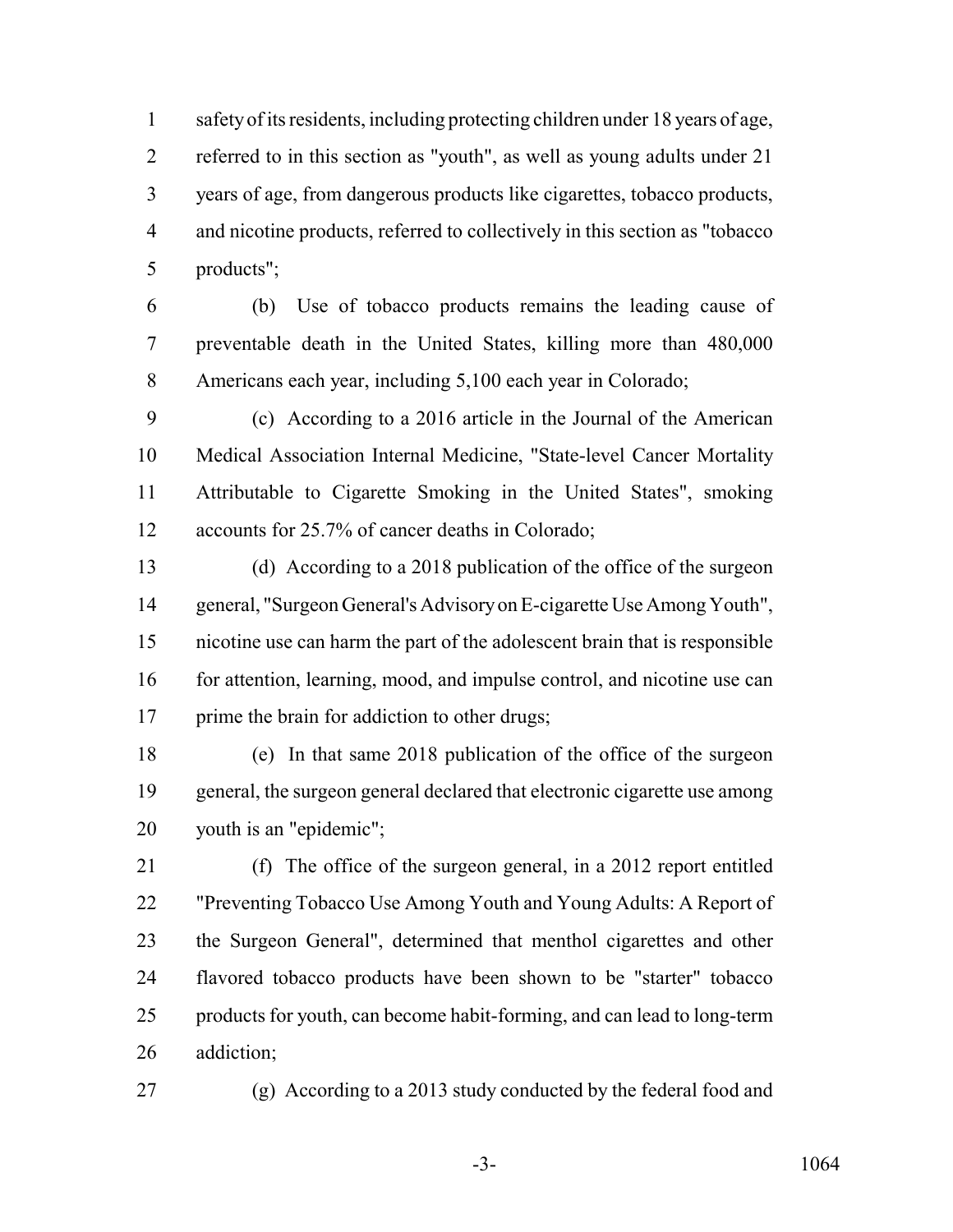drug administration, "Preliminary Scientific Evolution of the Possible Public Health Effects of Menthol versus Nonmenthol Cigarettes", menthol is an appealing option for youth initiating tobacco use because it cools and numbs the throat and reduces irritation;

- (h) Based on the 2013 study, the federal food and drug administration has determined that menthol cigarettes lead to:
- (I) Increased initiation of smoking among youth and young adults 8 18 to 24 years of age;
- (II) Greater addiction to tobacco products; and

(III) Decreased success in smoking cessation efforts;

 (i) According to a 2019 federal centers for disease control and prevention study, "Tobacco Product Use and Associated Factors Among Middle and High School Students - United States, 2019", almost one-half of all high school users of flavored tobacco products use menthol cigarettes;

 (j) A study in Nicotine and Tobacco Research, "The African Americanization of Menthol Cigarette Use in the United States", states that the tobacco product industry has targeted Black communities for decades by marketing menthol cigarette use through magazine advertising, retail promotions, and sponsorship of community and music events;

 (k) A 2020 article in Nicotine and Tobacco Research, "Banning Menthol Cigarettes: A Social Justice Issue Long Overdue", states that, while only 29% of White tobacco product users smoke menthol cigarettes, 85% of Black tobacco product users and 50% of Hispanic tobacco product users smoke menthol cigarettes;

(l) A 2015 report of the United States surgeon general, "Smoking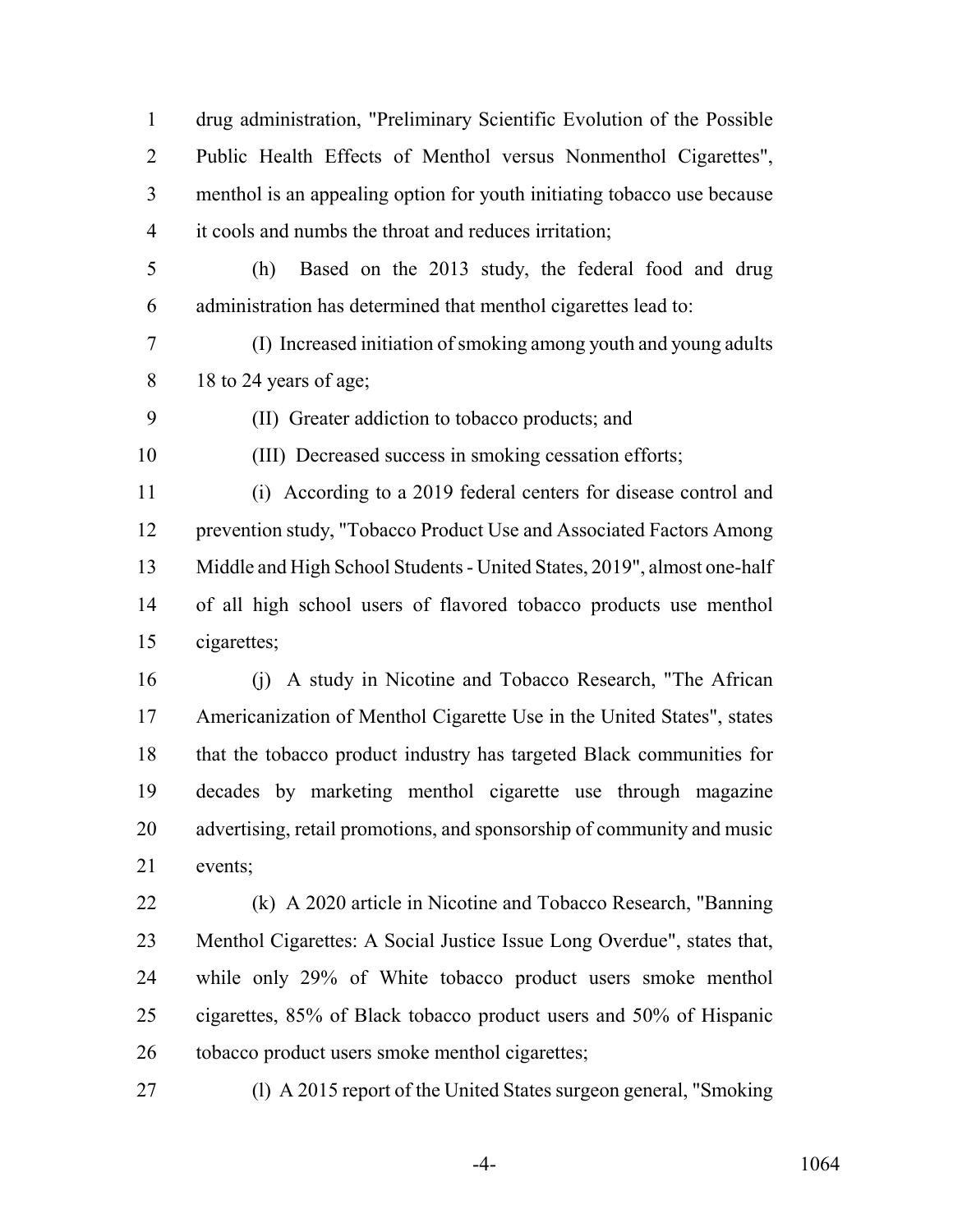Cessation", indicated that, in the prior year, Black adult smokers had a higher prevalence of attempts to quit smoking than White adult smokers, but that successful attempts at cessation do not vary by race or ethnicity, thus suggesting that a higher percentage of Black adults than White adults are trying to quit smoking, but are less successful at quitting. Because Black smokers are more likely to use menthol cigarettes than other racial or ethnic groups, menthol cigarettes may play a role in this disparity.

 (m) In a 1998 report of the United States surgeon general, it was estimated that approximately 45,000 Black Americans die each year from smoking-caused illnesses;

 (n) A 2015 article in the Journal of the American Medical Association, "Flavored Tobacco Product Use Among US Youth Aged 12-17 Years, 2013-2014", indicated that eight out of 10 youth who have ever used a tobacco product first used a flavored tobacco product;

 (o) That same article indicated that more than three-quarters of youth hookah users report that they use hookah products "because they come in flavors I like";

 (p) A 2012 report of the United States surgeon general, "Preventing Tobacco Use Among Youth and Young Adults: A Report of 20 the Surgeon General", indicated that hookah smoke contains at least 82 toxicants and carcinogens and that smoking hookah is linked to many of 22 the same adverse health effects as cigarette smoking, such as heart disease and lung, bladder, and oral cancers;

 (q) Electronic cigarettes and other flavored tobacco products have been made available in a variety of kid-friendly flavors, like cotton candy, gummy candy, and pink lemonade;

(r) Likewise, cigars are sold in hundreds of flavors to mask the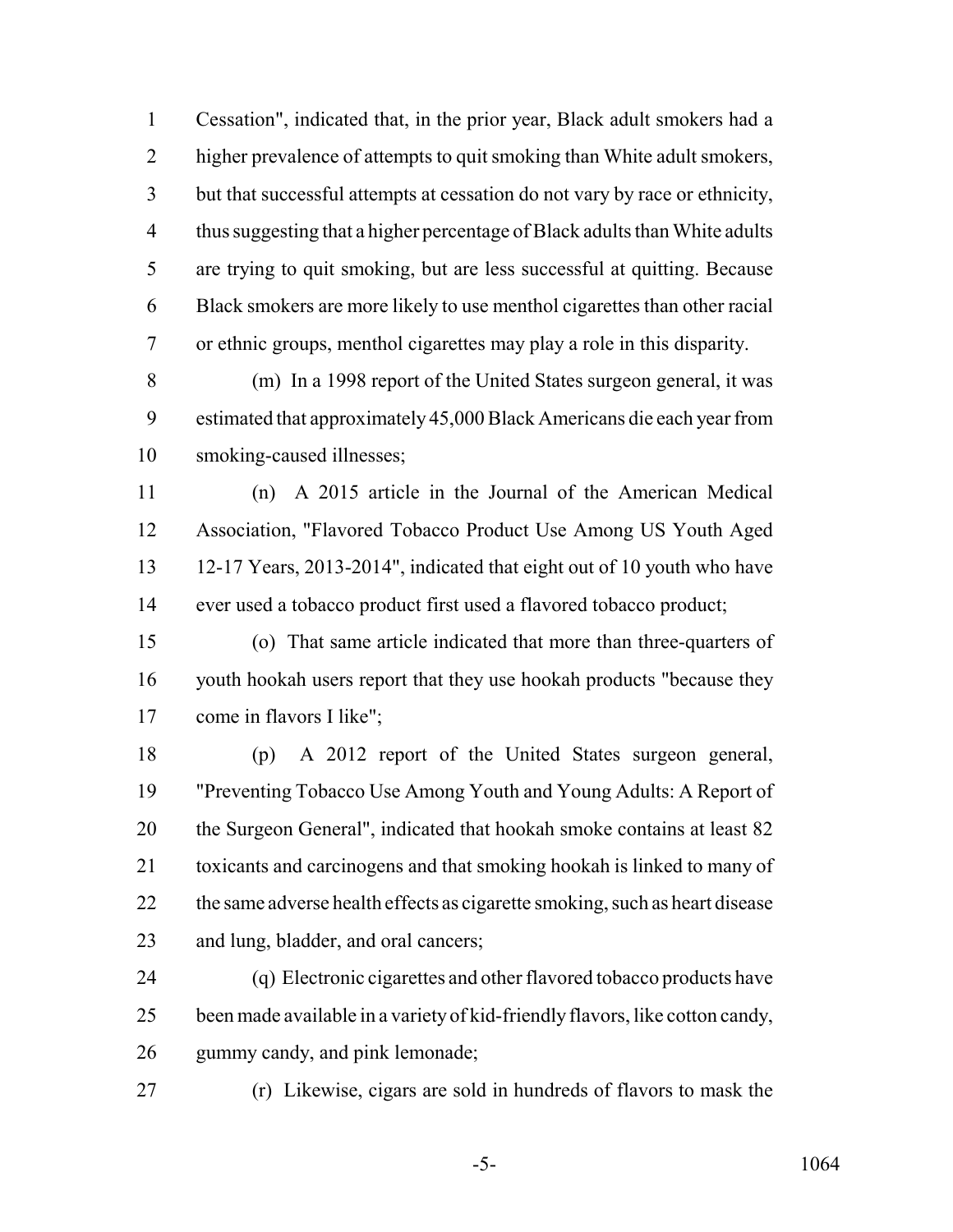harsh taste of tobacco, such as cherry, brownie, and tropical flavors;

 (s) A 2019 Healthy Kids Colorado Survey conducted by the Colorado Center for Health and Environmental Data showed that 25.9% of Colorado high school students use electronic cigarettes;

 (t) According to a 2018 report of the National Academies of Science, Engineering, and Medicine, "Public Health Consequences of E-cigarettes", youth usage of electronic cigarettes is associated with an increased risk of cigarette smoking;

 (u) A United States department of health and human services report, "Results from the 2019 National Survey on Drug Use and Health: Summary of National Findings and Detailed Tables", estimates that each year, 9,900 Colorado youth will try their first cigarette;

 (v) According to a 2020 nationwide study by the federal centers for disease control and prevention, "E-cigarette Use Among Middle and High School Students - United States, 2020":

- (I) More than two million youth nationwide use electronic cigarettes;
- (II) Nearly 40% of high school students who use electronic cigarettes use them frequently;
- (III) 85% of youth using electronic cigarettes use flavored products;
- (IV) Cigars are the second most popular tobacco product for youth and are disproportionately used by Black youth; and

 (V) The growing market for flavored tobacco products undermines the nation's progress toward reducing overall youth tobacco product use; and

(w) A 2021 article in the Journal of the American Medical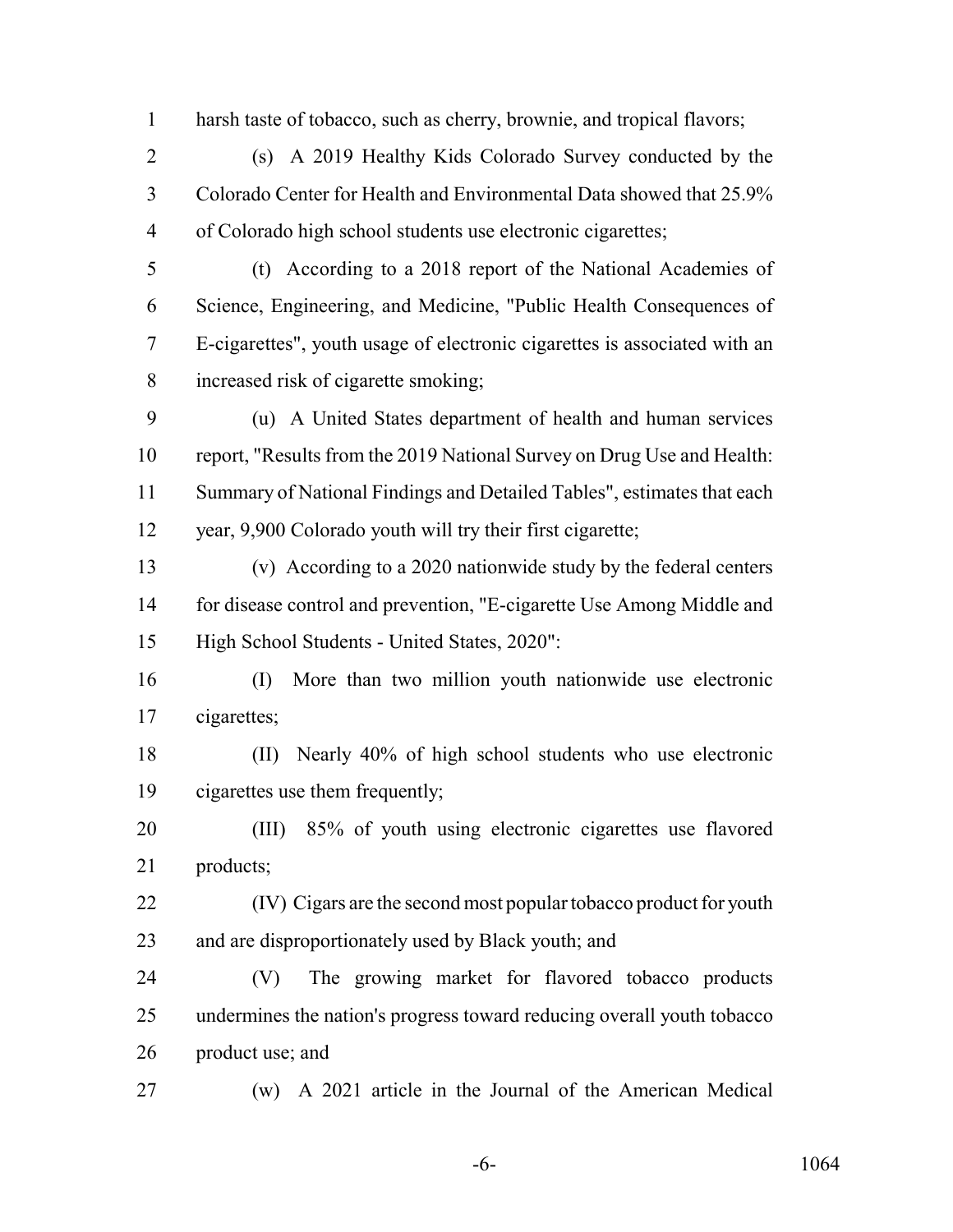Association, "Nicotine Pouch Unit Sales in the U.S. From 2016 to 2020 - Reply", stated that "[w]hether derived from tobacco plants or synthetically developed in a laboratory, nicotine is an addictive drug with known adverse health consequences", particularly to youth. (2) The general assembly further finds and declares that: (a) Many parents, students, schools, and public health organizations, including the American Cancer Society, the American Lung Association, the American Heart Association, and the Campaign for Tobacco-free Kids, support a prohibition on the sale of all flavored tobacco products; and (b) Therefore, the sale of flavored tobacco products in the state should be prohibited. **SECTION 2.** In Colorado Revised Statutes, 44-7-102, **add** (1.3), (4.5), (5.3), (9.5), (11.5), and (12.2) as follows: **44-7-102. Definitions.** As used in this article 7, unless the context otherwise requires: (1.3) (a) "CIGAR LOUNGE" HAS THE SAME MEANING AS "CIGAR-TOBACCO BAR" SET FORTH IN SECTION 25-14-203 (4), AS EXEMPTED FROM THE INDOOR SMOKING RESTRICTIONS SET FORTH IN SECTION 25-14-205. (b) "CIGAR LOUNGE" HAS THE SAME EXEMPTION FROM RESTRICTIONS AS SET FORTH IN SECTION 25-14-205. 23 (4.5) (a) "FLAVORED CIGARETTE, TOBACCO PRODUCT, OR NICOTINE PRODUCT" MEANS A CIGARETTE, TOBACCO PRODUCT, OR NICOTINE PRODUCT THAT, EITHER BEFORE OR DURING THE CONSUMPTION OF THE CIGARETTE, TOBACCO PRODUCT, OR NICOTINE PRODUCT, IMPARTS A TASTE OR SMELL OTHER THAN THE TASTE OR SMELL OF TOBACCO, INCLUDING ANY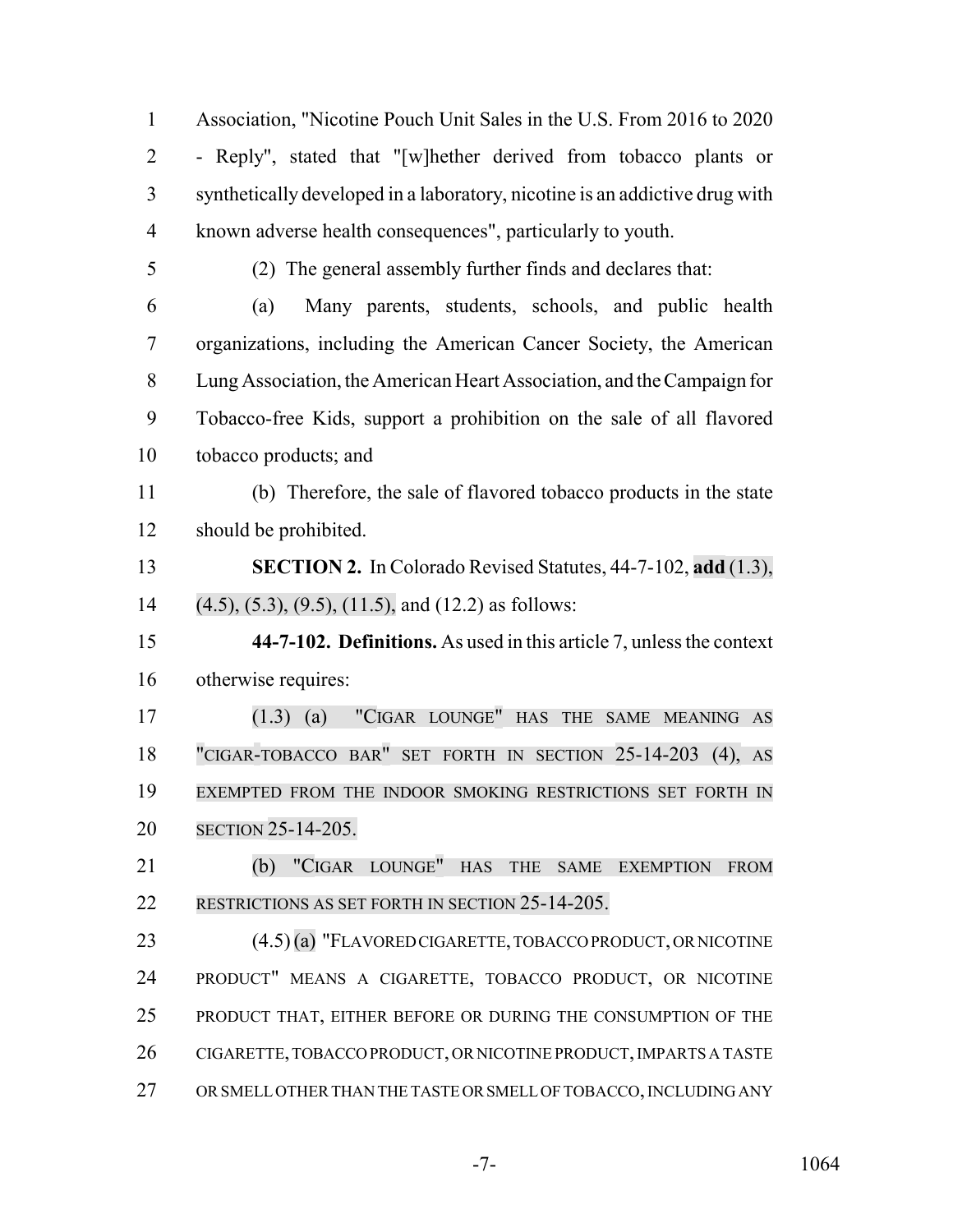| $\mathbf{1}$ | TASTE OR SMELL RELATING TO FRUIT, MENTHOL, MINT, WINTERGREEN,  |
|--------------|----------------------------------------------------------------|
| 2            | CHOCOLATE, COCOA, VANILLA, HONEY, CANDY, DESSERT, ALCOHOL      |
| 3            | BEVERAGE, HERB, OR SPICE.                                      |
| 4            | (b)<br>"FLAVORED CIGARETTE, TOBACCO PRODUCT, OR NICOTINE       |
| 5            | PRODUCT" INCLUDES FLAVORED ROLLING PAPER.                      |
| 6            | (5.3) "HOOKAH" MEANS A TYPE OF WATER PIPE:                     |
| 7            | (a)<br>USED TO SMOKE SHISHA TOBACCO PRODUCTS OR OTHER          |
| 8            | TOBACCO PRODUCTS;                                              |
| 9            | (b)<br>THAT HAS A LONG, FLEXIBLE TUBE TO DRAW AEROSOL          |
| 10           | THROUGH WATER; AND                                             |
| 11           | (c) WITH COMPONENTS THAT MAY INCLUDE HEADS, STEMS, BOWLS,      |
| 12           | AND HOSES.                                                     |
| 13           | (9.5) "PREMIUM CIGAR" MEANS A CIGAR THAT:                      |
| 14           | (a) Is HANDMADE;                                               |
| 15           | (b) Is not mass produced through use of MECHANIZATION;         |
| 16           | (c)<br>HAS A WRAPPER THAT IS MADE ENTIRELY FROM WHOLE          |
| 17           | TOBACCO LEAF;                                                  |
| 18           | (d) HAS A FILLER COMPOSED OF AT LEAST FIFTY PERCENT NATURAL    |
| 19           | LONG-LEAF FILLER TOBACCO;                                      |
| 20           | (e) DOES NOT HAVE A FILTER, TIP, OR NONTOBACCO MOUTHPIECE;     |
| 21           | IS CAPPED BY HAND; AND<br>(f)                                  |
| 22           | HAS A WHOLESALE PRICE PER CIGAR OF NO LESS THAN:<br>(g)        |
| 23           | FOR THE CALENDAR YEAR ENDING DECEMBER 31, 2022,<br>(I)         |
| 24           | <b>TWELVE DOLLARS; AND</b>                                     |
| 25           | (II) FOR CALENDAR YEAR 2023, AND FOR EACH CALENDAR YEAR        |
| 26           | THEREAFTER, TWELVE DOLLARS PLUS THE AMOUNT REFLECTING ANY      |
| 27           | PERCENTAGE INCREASE IN THE UNITED STATES DEPARTMENT OF LABOR'S |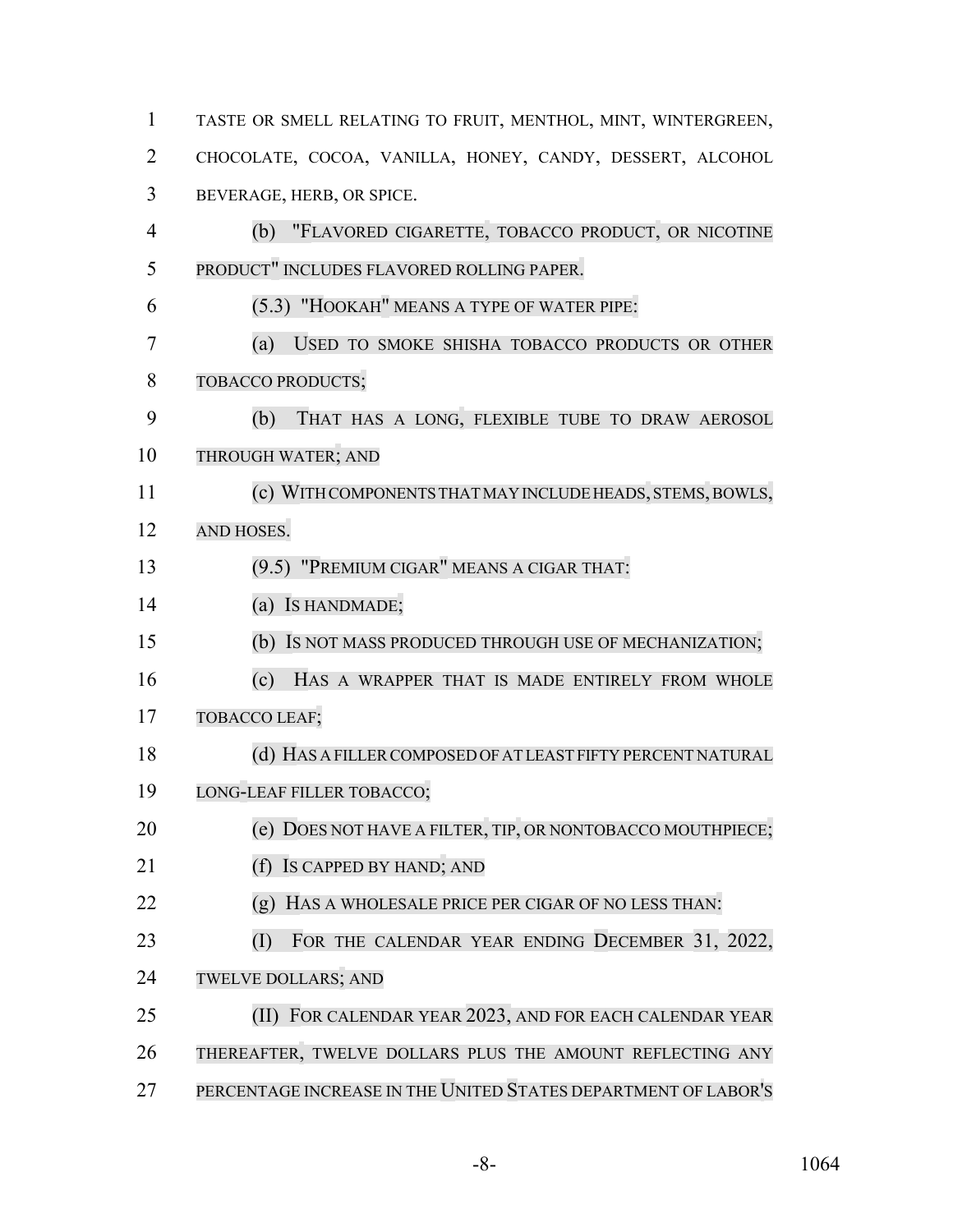| $\mathbf{1}$   | <b>BUREAU</b><br>OF<br>LABOR STATISTICS CONSUMER<br><b>FOR</b><br>PRICE<br><b>INDEX</b> |
|----------------|-----------------------------------------------------------------------------------------|
| $\overline{2}$ | DENVER-AURORA-LAKEWOOD FOR ALL<br><b>ITEMS</b><br><b>URBAN</b><br><b>AND</b><br>ALL     |
| 3              | CONSUMERS, OR ITS SUCCESSOR INDEX.                                                      |
| $\overline{4}$ | (11.5) "SHISHA TOBACCO PRODUCT" INCLUDES, AND MAY BE                                    |
| 5              | REFERRED TO AS, HOOKAH TOBACCO, WATER PIPE TOBACCO, MAASSEL,                            |
| 6              | NARGHILE, OR ARGILEH.                                                                   |
| 7              | (12.2) "SYNTHETIC NICOTINE" MEANS NICOTINE DERIVED FROM A                               |
| 8              | SOURCE OTHER THAN TOBACCO.                                                              |
| 9              | <b>SECTION 3.</b> In Colorado Revised Statutes, add 44-7-104.9 as                       |
| 10             | follows:                                                                                |
| 11             | 44-7-104.9. Prohibition on sale or advertisement of flavored                            |
| 12             | cigarettes, tobacco products, or nicotine products or synthetic                         |
| 13             | nicotine products - exemptions - rebuttable presumption. $(1)$ (a) A                    |
| 14             | RETAILER SHALL NOT SELL, OFFER FOR SALE, ADVERTISE FOR SALE,                            |
| 15             | DISPLAY, MARKET, SHIP, OR DELIVER IN THIS STATE ANY FLAVORED                            |
| 16             | CIGARETTE, TOBACCO PRODUCT, OR NICOTINE PRODUCT; EXCEPT THAT A                          |
| 17             | RETAILER MAY SELL, OFFER FOR SALE, ADVERTISE FOR SALE, DISPLAY, OR                      |
| 18             | MARKET IN THE STATE ANY FLAVORED PIPE TOBACCO PRODUCT.                                  |
| 19             | (b) A RETAILER AUTHORIZED TO DELIVER CIGARETTES, TOBACCO                                |
| 20             | PRODUCTS, OR NICOTINE PRODUCTS PURSUANT TO SECTION 44-7-104.7                           |
| 21             | (3)(b) OR (3)(c) SHALL NOT DELIVER FLAVORED CIGARETTES, TOBACCO                         |
| 22             | PRODUCTS, OR NICOTINE PRODUCTS.                                                         |
| 23             | THIS SECTION DOES NOT APPLY TO A CIGAR-TOBACCO BAR,<br>$(c)$ (I)                        |
| 24             | AS DEFINED IN SECTION 25-14-203 (4), THAT IS LOCATED WITHIN A                           |
| 25             | LICENSED GAMING ESTABLISHMENT, AS DEFINED IN SECTION 44-30-103                          |
| 26             | (18).                                                                                   |
| 27             | (II) A CIGAR-TOBACCO BAR DESCRIBED IN SUBSECTION $(1)(c)(I)$ OF                         |

-9- 1064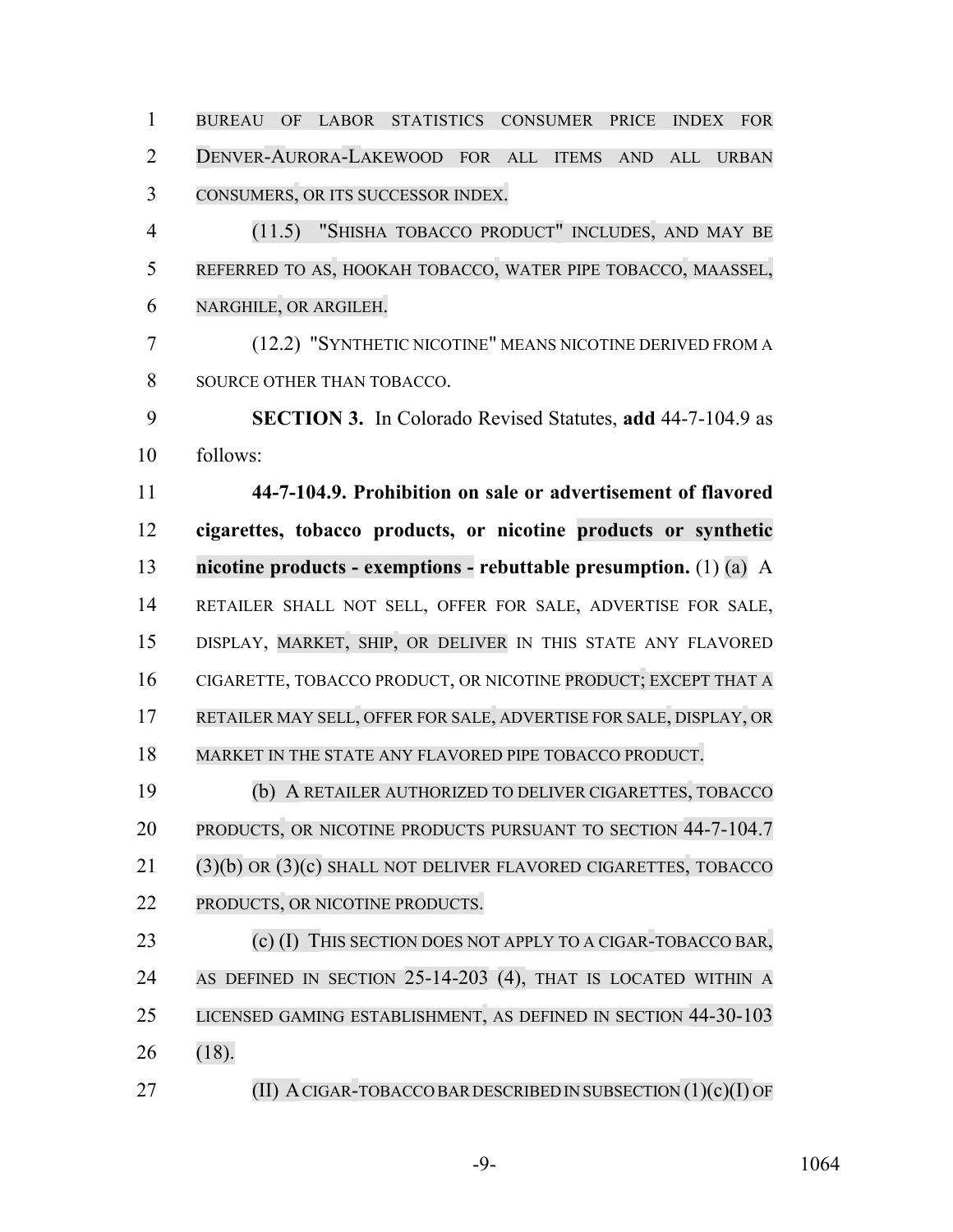THIS SECTION MAY SELL NO MORE THAN ONE CARTON OF MENTHOL CIGARETTES PER PERSON PER DAY.

 (2) THE FOLLOWING CONDUCT OF A RETAILER, A MANUFACTURER OF A CIGARETTE, TOBACCO PRODUCT, OR NICOTINE PRODUCT, OR AN EMPLOYEE OR AGENT OF A RETAILER OR MANUFACTURER OF CIGARETTES, TOBACCO PRODUCTS, OR NICOTINE PRODUCTS CREATES A REBUTTABLE PRESUMPTION THAT A CIGARETTE, TOBACCO PRODUCT, OR NICOTINE PRODUCT IS A FLAVORED CIGARETTE, TOBACCO PRODUCT, OR NICOTINE PRODUCT:

 (a) MAKING A PUBLIC STATEMENT OR CLAIM THAT THE CIGARETTE, TOBACCO PRODUCT, OR NICOTINE PRODUCT IMPARTS A TASTE OR SMELL 12 OTHER THAN THE TASTE OR SMELL OF TOBACCO;

 (b) USING TEXT, IMAGES, OR BOTH ON THE LABELING OR PACKAGING OF THE CIGARETTE, TOBACCO PRODUCT, OR NICOTINE PRODUCT TO INDICATE, EXPLICITLY OR IMPLICITLY, THAT THE CIGARETTE, TOBACCO PRODUCT, OR NICOTINE PRODUCT IMPARTS A TASTE OR SMELL OTHER THAN THE TASTE OR SMELL OF TOBACCO; OR

**(c)** TAKING ACTION DIRECTED TO CONSUMERS THAT WOULD BE REASONABLY EXPECTED TO CAUSE CONSUMERS TO BELIEVE THAT THE CIGARETTE, TOBACCO PRODUCT, OR NICOTINE PRODUCT IMPARTS A TASTE OR SMELL OTHER THAN THE TASTE OR SMELL OF TOBACCO.

 (3) ARETAILER SHALL NOT SELL, OFFERFOR SALE, ADVERTISE FOR SALE, DISPLAY, OR MARKET IN THIS STATE ANY SYNTHETIC NICOTINE PRODUCT.

 (4) THIS SECTIONIS ENFORCEABLE ONLYAGAINST ARETAILERAND SHALL NOT BE ENFORCED AGAINST ANY CONSUMER WHO PURCHASES, USES, OR POSSESSES A FLAVORED CIGARETTE, TOBACCO PRODUCT, OR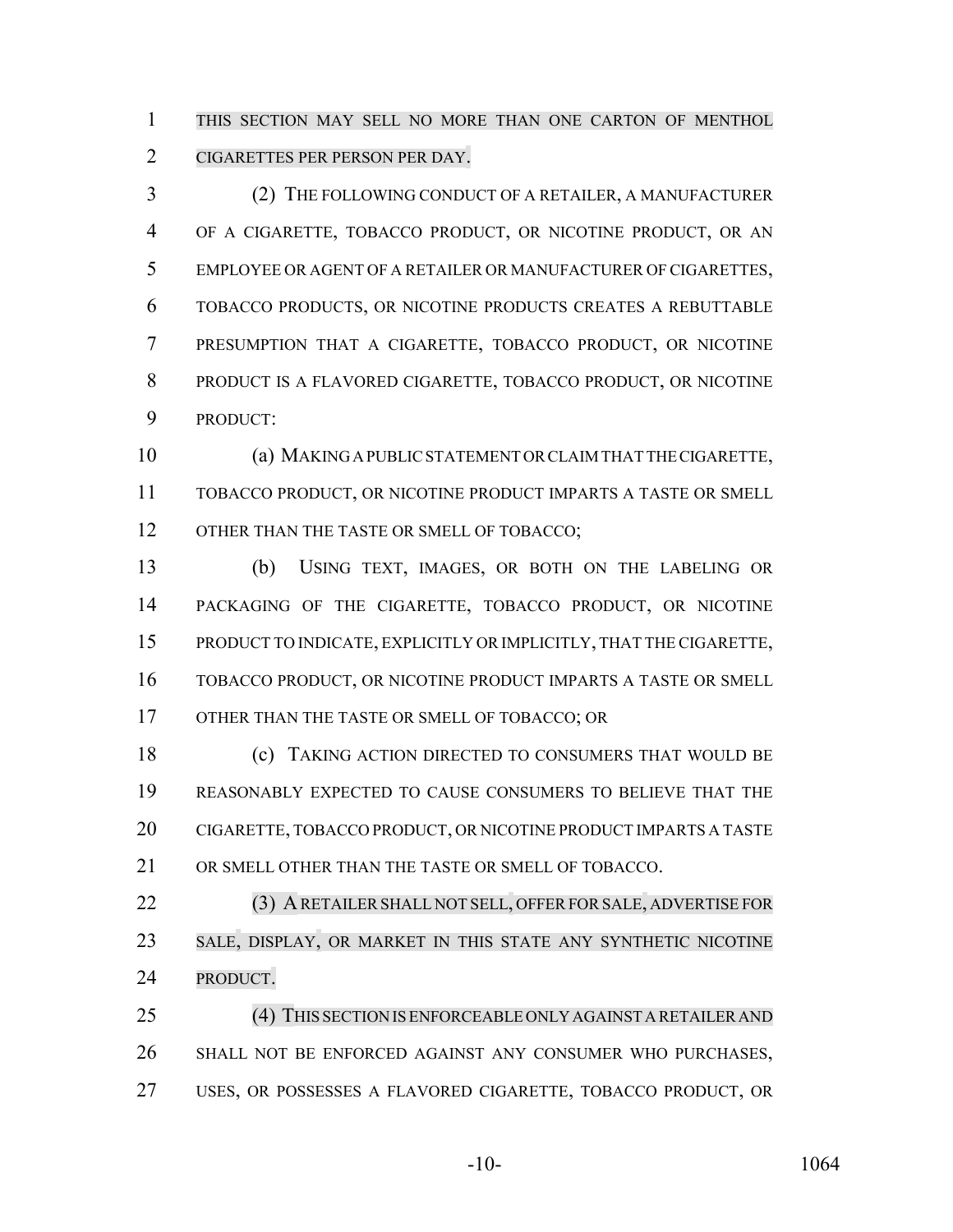NICOTINE PRODUCT OR SYNTHETIC NICOTINE PRODUCT. (5) THIS SECTION DOES NOT APPLY TO A PREMIUM CIGAR SOLD AT A CIGAR LOUNGE OR OTHER RETAIL PREMISES IN EXISTENCE ON THE EFFECTIVE DATE OF THIS SECTION FOR ON-SITE OR OFF-SITE CONSUMPTION. (6) THIS SECTION DOES NOT APPLY TO THE SALE, OFFER FOR SALE, ADVERTISING FORSALE, DISPLAYING, OR MARKETING OF PREMIUMCIGARS OR SHISHA TOBACCO PRODUCTS. **SECTION 4.** In Colorado Revised Statutes, 44-7-106, **amend**  $9 \qquad (1)(a)$  introductory portion as follows: **44-7-106. Limitation on fines.** (1) (a) For a violation of section 44-7-103 (1) OR 44-7-104.9, the penalty is as follows: **SECTION 5.** In Colorado Revised Statutes, 18-13-121, **amend** (5); and **add** (6) as follows: **18-13-121. Furnishing cigarettes, tobacco products, or nicotine products to persons under twenty-one years of age - definitions.** (5) (a) As used in this section, "cigarette, tobacco product, or nicotine product" means: (I) A product that contains, IS MADE OF, OR IS DERIVED FROM 19 nicotine, or tobacco, or is derived from tobacco, SYNTHETIC NICOTINE and 20 is intended to be ingested or inhaled by FOR HUMAN CONSUMPTION, OR IS 21 LIKELY TO BE CONSUMED, THROUGH INGESTION OR INHALATION or applied 22 BY APPLICATION to the skin of an individual;  $\sigma$ 23 (II) Any device that can be used to deliver tobacco,  $\sigma$ r nicotine, SYNTHETIC NICOTINE, OR ANY SUBSTANCE THAT CONTAINS NICOTINE OR SYNTHETIC NICOTINE to the person inhaling from the device BY AEROSOLIZING OR VAPORIZING THE TOBACCO, NICOTINE, SYNTHETIC NICOTINE, OR SUBSTANCE THAT CONTAINS NICOTINE OR SYNTHETIC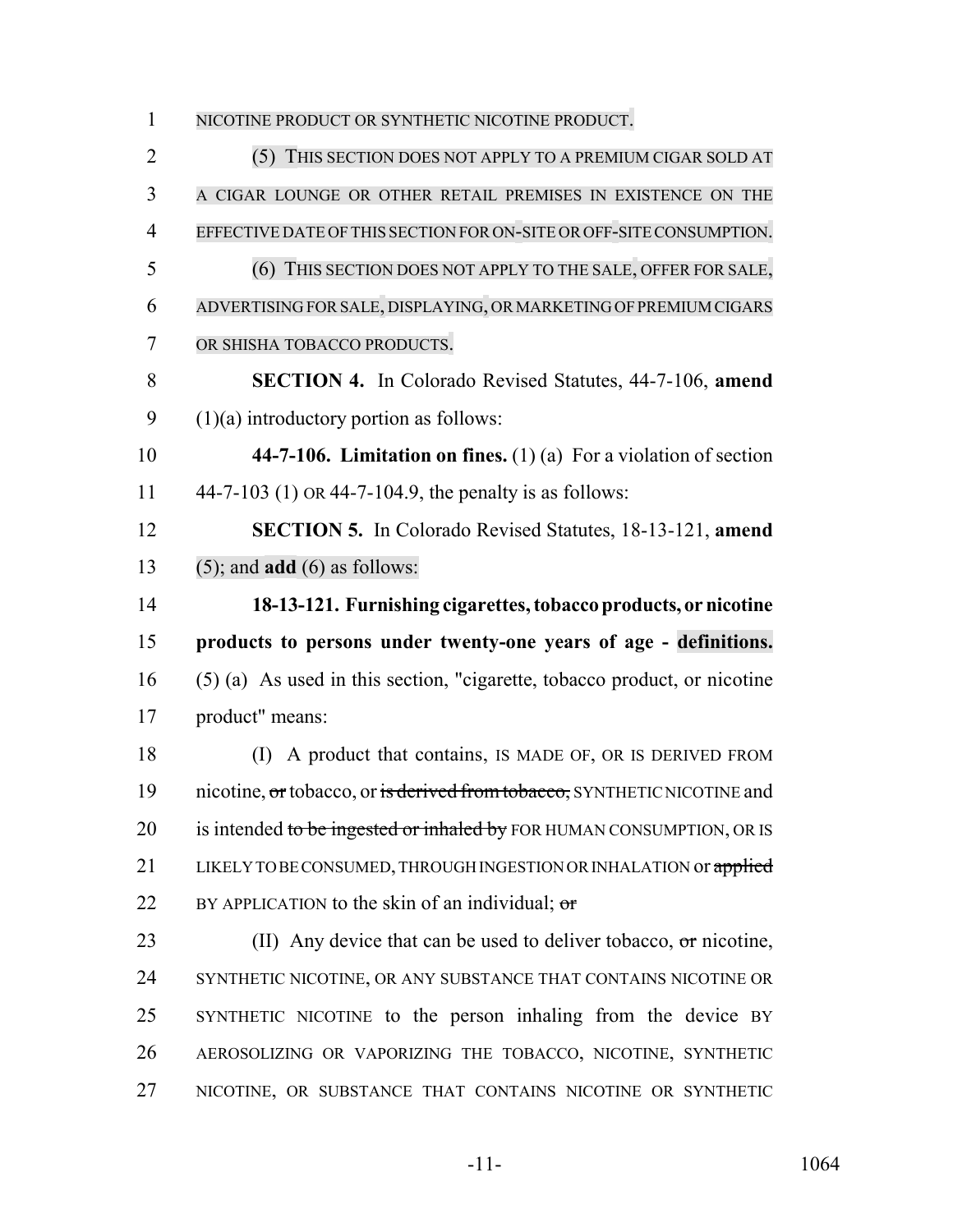## NICOTINE, including:

- (A) An electronic cigarette;
- (B) AN ELECTRONIC cigar;
- (C) AN ELECTRONIC cigarillo; or
- (D) AN ELECTRONIC pipe; OR

 (III) ANY COMPONENT, PART, OR ACCESSORY OF A PRODUCT DESCRIBED IN SUBSECTION (5)(a)(I) OF THIS SECTION OR A DEVICE 8 DESCRIBED IN SUBSECTION  $(5)(a)(II)$  of this section, whether the COMPONENT, PART, OR ACCESSORY CONTAINS TOBACCO, NICOTINE, OR SYNTHETIC NICOTINE, INCLUDING FILTERS, ROLLING PAPERS, BLUNT OR HEMP WRAPS, HOOKAHS, FLAVOR ENHANCERS, OR PIPES.

 (b) Notwithstanding any provision of paragraph (a) of this 13 subsection (5) to the contrary, "Cigarette, tobacco product, or nicotine 14 product" does not mean a product that DRUGS, DEVICES, OR COMBINATION PRODUCTS AUTHORIZED FOR SALE BY the food and drug administration of 16 the United States department of health and human services, has approved 17 as a tobacco use cessation product AS THOSE TERMS ARE DEFINED IN THE "FEDERAL FOOD,DRUG, AND COSMETIC ACT", 21U.S.C. SEC. 301 ET SEQ. (6) AS USED IN THIS SECTION, "SYNTHETIC NICOTINE" MEANS 20 NICOTINE DERIVED FROM A SOURCE OTHER THAN TOBACCO.

 **SECTION 6.** In Colorado Revised Statutes, 25-3.5-804, **amend** (1) as follows:

 **25-3.5-804. Tobacco education, prevention, and cessation programs - review committee - grants.** (1) There is hereby created the tobacco education, prevention, and cessation grant program to provide funding for community-based and statewide tobacco education programs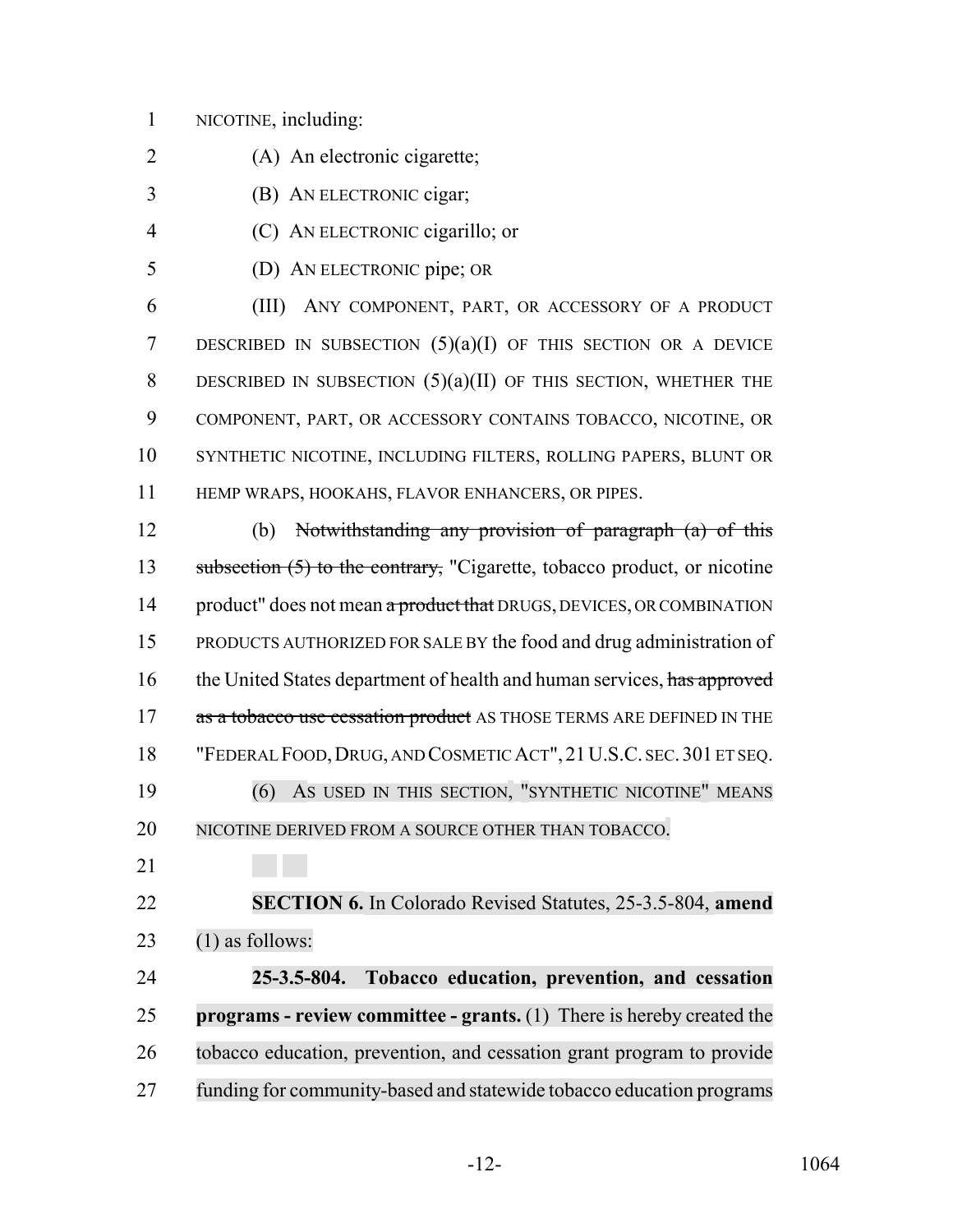| $\mathbf{1}$   | designed to reduce initiation of tobacco use by children and youth,                    |
|----------------|----------------------------------------------------------------------------------------|
| $\overline{2}$ | promote cessation of tobacco use among youth and adults, and reduce                    |
| 3              | secondhand<br>smoke, AND<br>exposure<br>to<br>PROVIDE<br><b>TO</b><br><b>RESOURCES</b> |
| 4              | COMMUNITIES DISPROPORTIONATELY IMPACTED BY THE MARKETING AND                           |
| 5              | SALES OF TOBACCO AND NICOTINE PRODUCTS AND BY THE PREVALENCE OF                        |
| 6              | TOBACCO AND NICOTINE PRODUCT USE IN THOSE COMMUNITIES. Any such                        |
| 7              | tobacco programs may be presented in combination with other substance                  |
| 8              | abuse programs. The program shall be administered by the division within               |
| 9              | the department and coordinated with efforts pursuant to article 7 of title             |
| 10             | 44. The state board shall award grants to selected entities from money                 |
| 11             | appropriated to the department from the tobacco education programs fund                |
| 12             | created in section 24-22-117.                                                          |
| 13             | <b>SECTION 7.</b> In Colorado Revised Statutes, 25-3.5-805, add (1)                    |
|                |                                                                                        |
| 14             | $(h.5)$ as follows:                                                                    |
| 15             | Tobacco education, prevention, and cessation<br>$25 - 3.5 - 805.$                      |
| 16             | $\mathbf{programs}$ - requirements. (1) An entity that applies for a grant pursuant    |
| 17             | to the provisions of this part 8 shall, in the application, demonstrate that           |
| 18             | the tobacco education, prevention, or cessation program provides at least              |
| 19             | one of the following:                                                                  |
| 20             | (h.5)<br>RESOURCES TO<br>COMMUNITIES DISPROPORTIONATELY                                |
| 21             | IMPACTED BY THE MARKETING AND SALES OF TOBACCO AND NICOTINE                            |
| 22             | PRODUCTS AND BY THE PREVALENCE OF TOBACCO AND NICOTINE PRODUCT                         |
| 23             | USE IN THOSE COMMUNITIES; OR                                                           |
| 24             | <b>SECTION 8. Effective date - applicability.</b> (1) Except as                        |
| 25             | provided in subsection $(2)$ of this section, this act takes effect July 1,            |
| 26             | 2022, and applies to conduct occurring on or after the effective date of               |